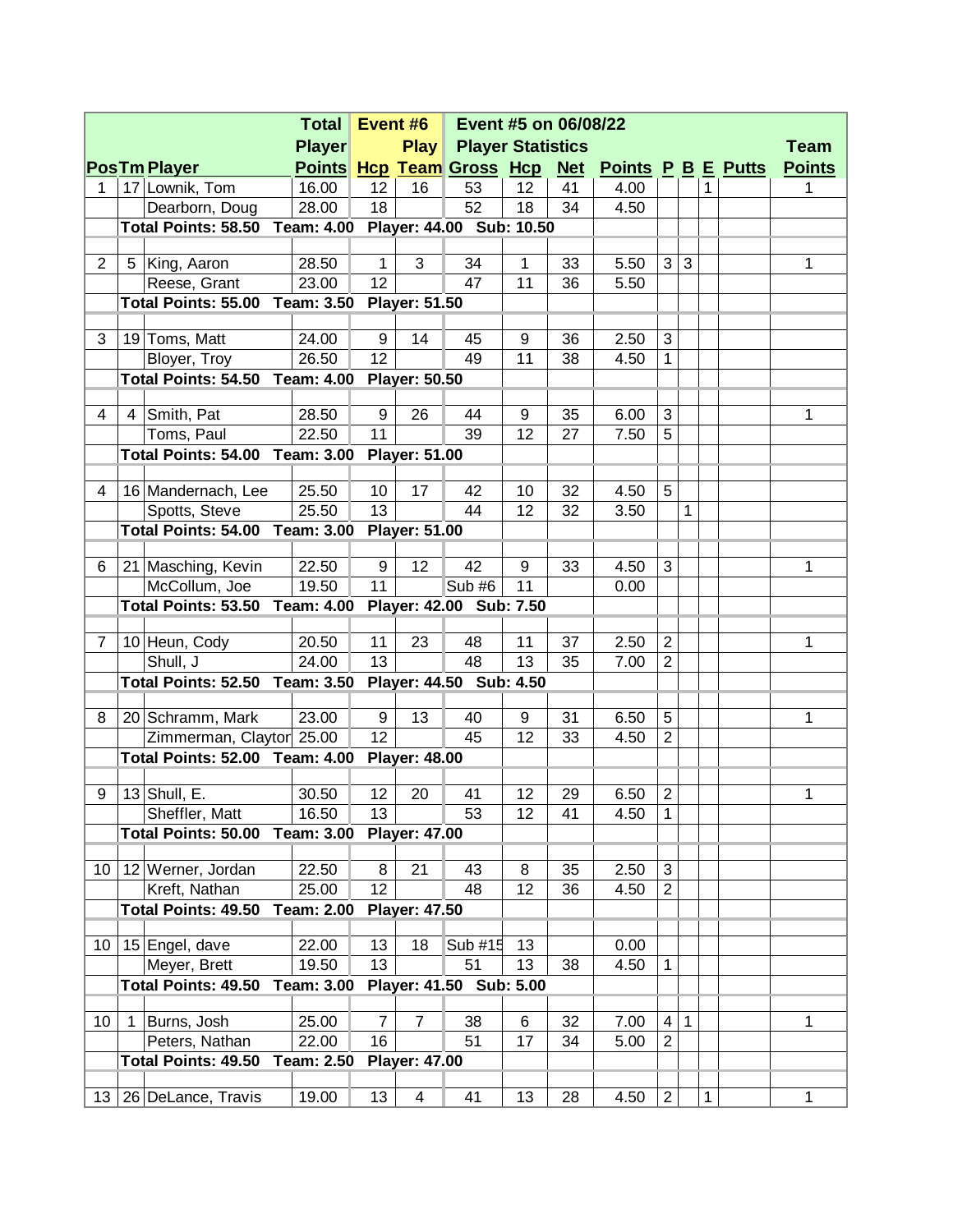| McDonough, Drew<br>24.50<br>15 <sub>15</sub><br>44<br>15<br>29<br>5.50<br>3<br><b>Total Points: 47.50 Team: 4.00</b><br><b>Player: 43.50</b><br>22.00<br>13<br>6 Youll, Jerry<br>9<br>$\overline{2}$<br>42<br>2.00<br>50<br>8<br>23.50<br>16<br>48<br>17<br>4.00<br>Dettmann, Dana<br>31<br>1<br><b>Total Points: 47.50 Team: 2.00</b><br><b>Player: 45.50</b> |   |
|----------------------------------------------------------------------------------------------------------------------------------------------------------------------------------------------------------------------------------------------------------------------------------------------------------------------------------------------------------------|---|
|                                                                                                                                                                                                                                                                                                                                                                |   |
|                                                                                                                                                                                                                                                                                                                                                                |   |
|                                                                                                                                                                                                                                                                                                                                                                |   |
|                                                                                                                                                                                                                                                                                                                                                                |   |
|                                                                                                                                                                                                                                                                                                                                                                |   |
|                                                                                                                                                                                                                                                                                                                                                                |   |
| 14<br>18 Glass, Greg<br>20.00<br>14<br>15<br>36<br>3.50<br>1<br>15 <sub>15</sub><br>50                                                                                                                                                                                                                                                                         | 1 |
| 15<br>Thompson, John<br>24.50<br>47<br>15<br>32<br>3<br>7.50                                                                                                                                                                                                                                                                                                   |   |
| <b>Total Points: 47.00</b><br><b>Team: 2.50</b><br><b>Player: 44.50</b>                                                                                                                                                                                                                                                                                        |   |
|                                                                                                                                                                                                                                                                                                                                                                |   |
| 9<br>24 Scheffler, Dylan<br>16<br>20.00<br>$\overline{4}$<br>4<br>0.00                                                                                                                                                                                                                                                                                         |   |
| $\overline{7}$<br>$\overline{7}$<br>21.00<br>King, Danny<br>0.00                                                                                                                                                                                                                                                                                               |   |
| <b>Total Points: 44.00 Team: 3.00</b><br><b>Player: 41.00</b>                                                                                                                                                                                                                                                                                                  |   |
|                                                                                                                                                                                                                                                                                                                                                                |   |
| 11<br>$\mathbf{1}$<br>23 Tellinghuisen, Larry<br>19.00<br>10<br>47<br>10<br>37<br>6.50<br>17                                                                                                                                                                                                                                                                   | 1 |
| 11<br>Strief, Bob<br>22.50<br>33<br>$\overline{2}$<br>44<br>11<br>5.50<br>1                                                                                                                                                                                                                                                                                    |   |
| <b>Total Points: 43.50 Team: 2.00</b><br><b>Player: 41.50</b>                                                                                                                                                                                                                                                                                                  |   |
| 18   25   Handly, Les<br>8<br>16.00<br>14<br>14<br>0.00                                                                                                                                                                                                                                                                                                        |   |
| 15<br>Highland, Kent<br>15<br>24.00<br>0.00                                                                                                                                                                                                                                                                                                                    |   |
| <b>Total Points: 43.00</b><br><b>Team: 3.00</b><br><b>Player: 40.00</b>                                                                                                                                                                                                                                                                                        |   |
|                                                                                                                                                                                                                                                                                                                                                                |   |
| Wieck, Justin<br>21.00<br>10<br>25<br>10<br>0.00<br>19<br>8                                                                                                                                                                                                                                                                                                    |   |
| 17<br>Coats, Justin<br>17.00<br>17<br>0.00                                                                                                                                                                                                                                                                                                                     |   |
| <b>Total Points: 40.00</b><br><b>Player: 38.00</b><br>Team: 2.00                                                                                                                                                                                                                                                                                               |   |
|                                                                                                                                                                                                                                                                                                                                                                |   |
| Barlow, Justin<br>13.50<br>12<br>24<br>12<br>45<br>2.50<br>20<br>57<br>1<br>9                                                                                                                                                                                                                                                                                  |   |
| 14<br>Peterson, Chad<br>24.50<br>53<br>13<br>40<br>3.50                                                                                                                                                                                                                                                                                                        |   |
| <b>Total Points: 39.00</b><br><b>Team: 1.00</b><br><b>Player: 38.00</b>                                                                                                                                                                                                                                                                                        |   |
|                                                                                                                                                                                                                                                                                                                                                                |   |
| 30<br>6.50<br>22 Ortner, Justin<br>23.00<br>16<br>11<br>16<br>$\overline{2}$<br>46<br>21                                                                                                                                                                                                                                                                       |   |
| Meister, Jared<br>13.00<br>18<br>61<br>18<br>43<br>2.00                                                                                                                                                                                                                                                                                                        |   |
| Total Points: 36.00<br><b>Player: 36.00</b>                                                                                                                                                                                                                                                                                                                    |   |
|                                                                                                                                                                                                                                                                                                                                                                |   |
| 17.50<br>Niehaus, Carter<br>6<br>1<br>0.00<br>21<br>6<br>7                                                                                                                                                                                                                                                                                                     |   |
| $\vert$ 16.50<br>11<br>11<br>0.00<br>Wellington, Ben                                                                                                                                                                                                                                                                                                           |   |
| Total Points: 36.00 Team: 2.00 Player: 34.00                                                                                                                                                                                                                                                                                                                   |   |
| 5<br>F<br>F<br>3 Ernst, Todd<br>11.50<br>9<br>9<br>0.00                                                                                                                                                                                                                                                                                                        |   |
| 23<br>13                                                                                                                                                                                                                                                                                                                                                       |   |
| Mikkelson, Gary<br>22.00<br>13<br>1.50<br>52<br>39<br>1                                                                                                                                                                                                                                                                                                        |   |
| <b>Player: 33.50</b><br><b>Total Points: 35.50 Team: 2.00</b>                                                                                                                                                                                                                                                                                                  |   |
| 2 Irwin, Steve<br>39<br>24<br>18.50<br>14<br>6<br>53<br>14<br>3.50<br>1                                                                                                                                                                                                                                                                                        |   |
| Lawerence, Jamie<br>18<br>Sub #9<br>13.00<br>18<br>0.00                                                                                                                                                                                                                                                                                                        |   |
| Total Points: 35.00 Player: 31.50 Sub: 3.50                                                                                                                                                                                                                                                                                                                    |   |
|                                                                                                                                                                                                                                                                                                                                                                |   |
| 14 Lampman, Kevin<br>16<br>33<br>25<br>20.00<br>19<br>49<br>16<br>5.50<br>1                                                                                                                                                                                                                                                                                    |   |
| 8.00<br>18<br>Jessen, Ryan<br>18<br>49<br>1.50<br>67                                                                                                                                                                                                                                                                                                           |   |
| <b>Total Points: 28.00</b><br><b>Player: 28.00</b>                                                                                                                                                                                                                                                                                                             |   |
|                                                                                                                                                                                                                                                                                                                                                                |   |
| 11 Graybill, Brent<br>26<br>18.00<br>18<br>52<br>18<br>34<br>1<br>22<br>4.50                                                                                                                                                                                                                                                                                   |   |
| Nepple, Mike<br>18<br>63<br>18<br>45<br>1.50<br>9.50                                                                                                                                                                                                                                                                                                           |   |